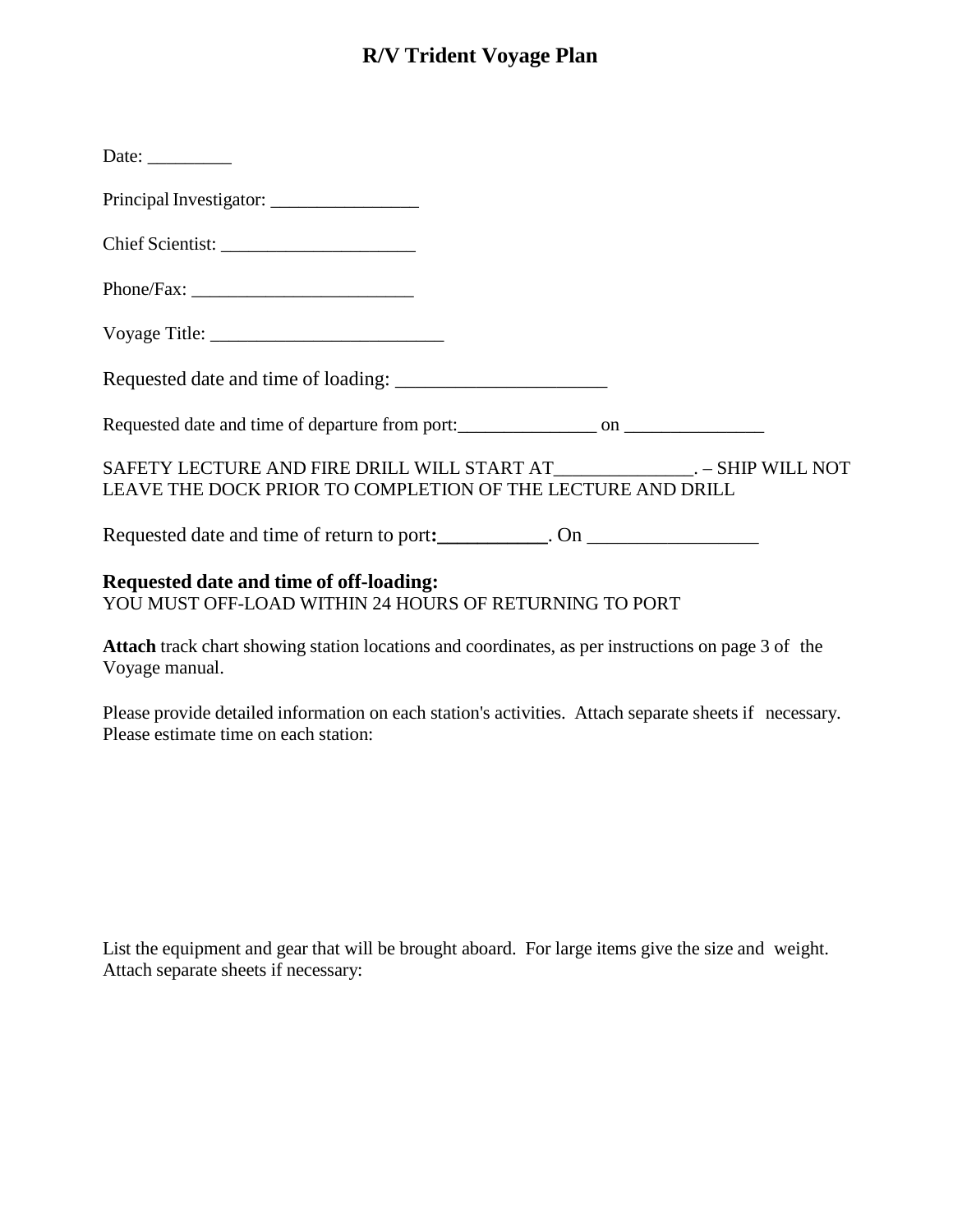## **R/V Trident Voyage Plan**

List **ALL** chemicals brought aboard. Include type, quantity, and **attach** Material Safety Data Sheets for each:

#### *NOTE: BRING ONLY THE QUANTITY OF CHEMICALS THAT YOU NEED. EXCESSIVE AMOUNTS SHOULD BE AVOIDED. PACKAGE EACH IN BREAK-PROOF CONTAINERS IF POSSIBLE.*

### *NOTE: UPON RETURN TO PORT, WASTE CHEMICALS SHOULD BE PROPERLY PACKAGED, LABELED, AND DISPOSED OF ACCORDING TO THE TEXAS A&M UNIVERSITY AT GALVESTON's HAZARDOUS CHEMICAL WASTE MANAGEMENT PLAN.*

List all radioactive materials. Include volume, total activity, and chemical form of the isotope. Use of radioisotopes must be discussed with the ship's master prior to the cruise and approved by the TAMUG Safety Coordinator:

List deck equipment that will be needed at each station:

Water and Power needs: